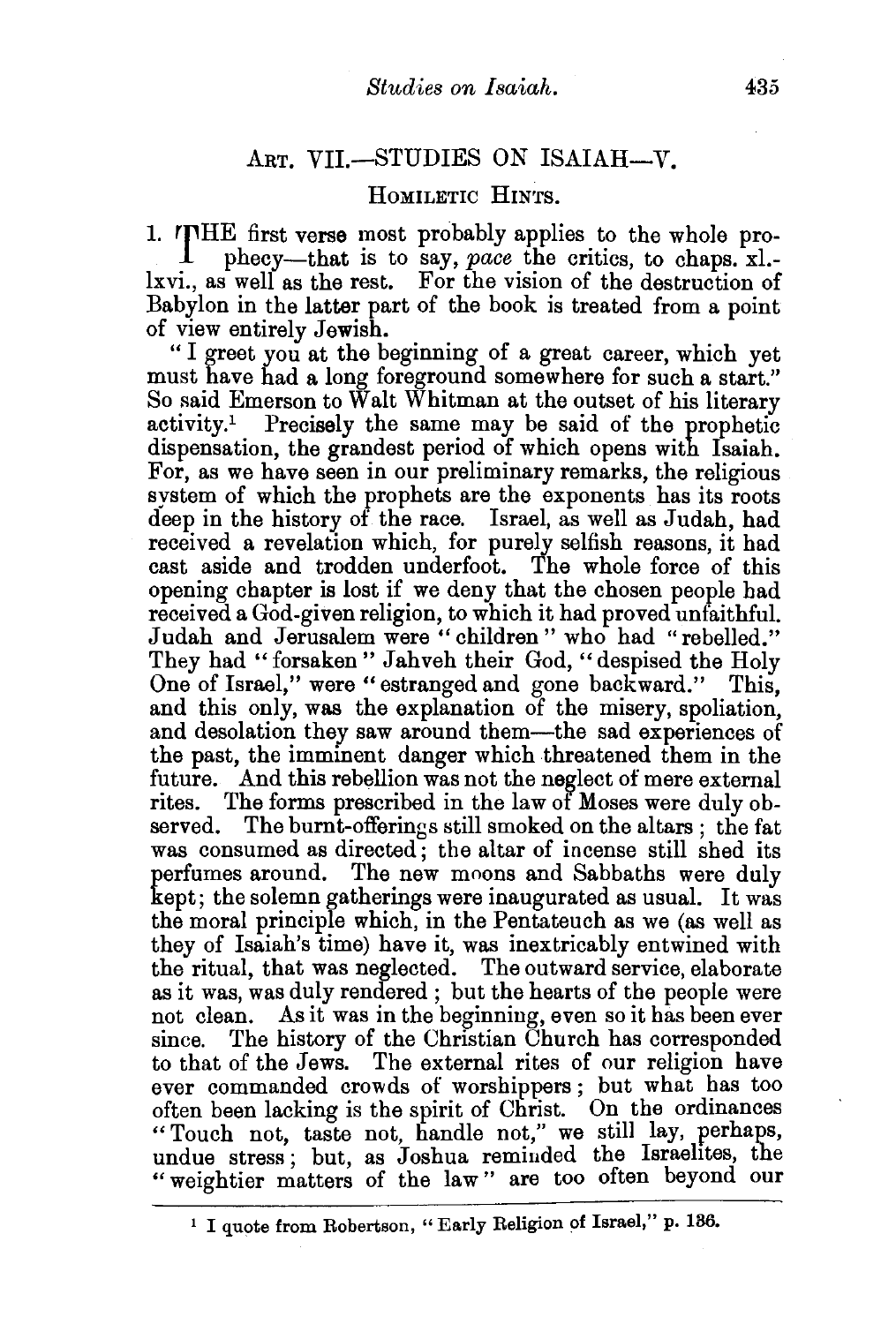strength.<sup>1</sup> The best service we can offer is but a distant approach to the "sanctification of the spirit."

2. We have a vivid picture here (vers. 7 -9) of the desolation caused by an invading host. But we in this favoured country can have but little idea of the disorganization and distress caused by war, even when the invaders profess Christianity. How much worse it must have been in. days when Christianity was unknown few of us are able to conceive. Historians, while they glorify the triumphs of their heroes, are apt to pass very lightly over the horrors which followed in their train. It was the Duke of Wellington who, when congratulated on his victories, remarked significantly, in reference to those horrors, that "there was only one thing worse than a victory, and that was a defeat." Of the social disorganization and moral degradation which a conquering army spreads abroad we may get an excellent idea in " Wallenstein's Lager," by Schiller, as well as of the helplessness of the down-trodden people in the presence of a brutal and domineering soldiery. Schiller knew only too well by his own experience what he was describing. A less lurid, but still a very definite, picture of the latter may be found in the "Conscrit," by Erckmann-Chatrian. Zola's " Debacle," too, paints the horrors of a war in darker colours, but with a far less high-toned and sympathetic pen. It is only by resorting to such works of fiction that we shall find the information which will stir up our sluggish imaginations to comprehend the state to which disobedience and moral declension had brought a people who were destined to "sit"<sup>2</sup>—who even *had* sat-each man "under his own vine and his own figtree," with "none to make him afraid."<sup>3</sup>

3. From the very beginning of the Mosaic dispensation the moral law was closely intertwined with the ceremonial; but it was the special work of the prophets to point out the superiority of the former to the latter. From the days of Samuel to those of Malachi they enlarged on the comparative unimportance of positive precepts compared with righteousness, justice, and truth. But our fallen humanity continued to assert itself. When our Lord came, the rebukes of the prophets were as though they had not been uttered. The Pharisees and Scribes kept up their minute external observance of the law, but their hearts were full of bitterness, contempt, and pride, of ravening, extortion, and excess; while the 8adducees contented themselves with a light-hearted, latitudinarian, self-indulgent respectability. Even the testimony of Christ, combined as it has been with the gift of His Spirit to those who own Him as their Lord, has been given to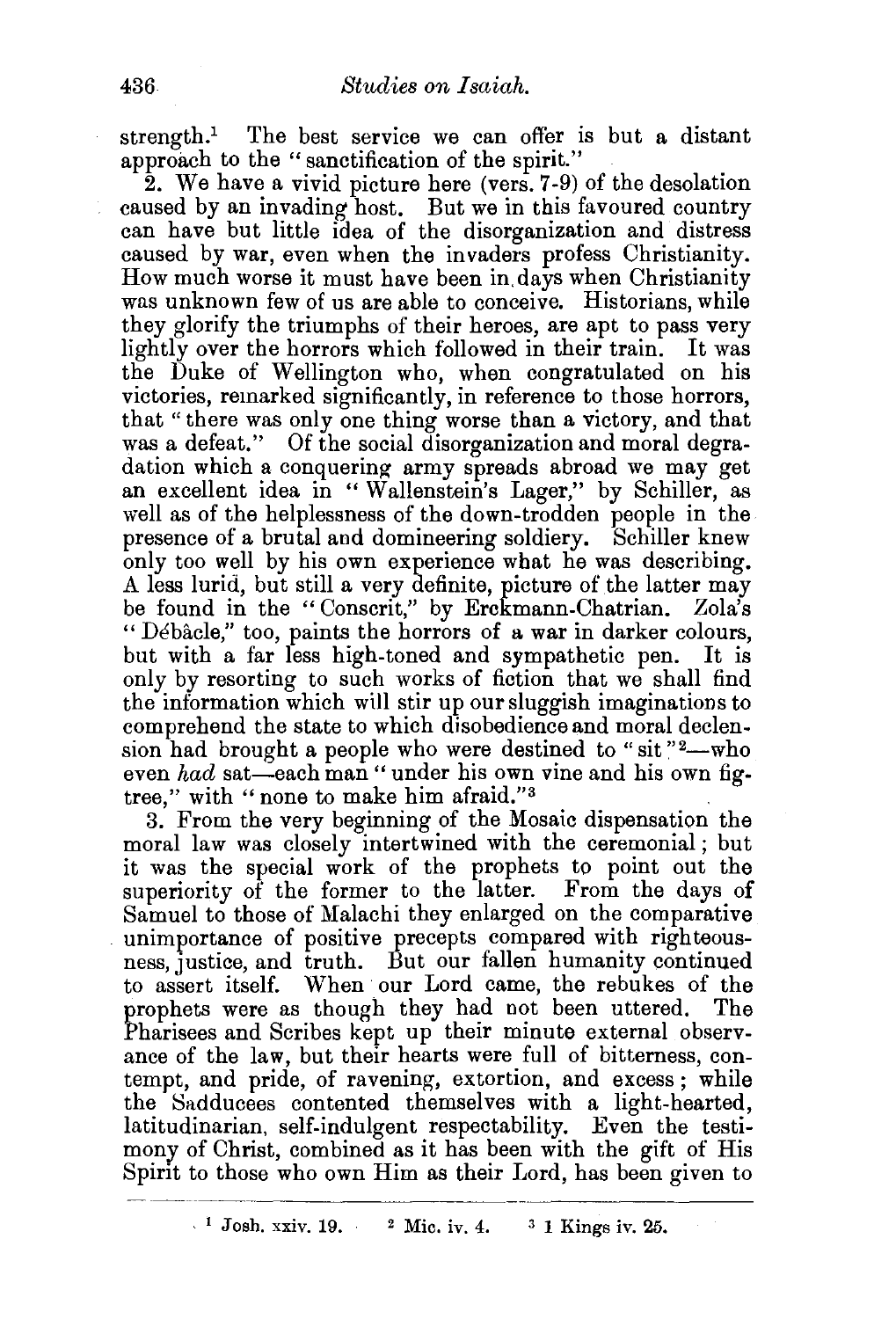a faithless and perverse generation. Man, even regenerate man, is tempted to "return to his vomit again, and the sow that was washed to her wallowing in the mire."1

So it was not long after Christianity was preached that men began to decline from the high ideal that their Master had set them. Cyprian tells us of the crimes with which the lives even of the confessors were stained.<sup>2</sup> Councils held to define the doctrines of the faith were disgraced by violence and sharp practice ; Christians soon degenerated into persecutors; and by degrees the religion of the spirit became a hard and fast system of ordinances which reduced Christians, even as early as St. Augustine's time, to a worse condition than the Jews.3 Since the Reformation the evil has been diminished to a certain extent. But our own time has seen a great recrudescence of the evil. Our Lord spoke strongly against the tendency to "teach for doctrines the commandments of men,"<sup>4</sup> and to "make the word of God of no effect by human traditions."<sup>5</sup> St. Paul denounces slavery to ordinances,<sup>6</sup> and reminds us that the kingdom of God " is not meat and drink, but righteousness, and peace, and joy in the Holy Ghost."<sup>7</sup> And yet a school has risen among us which sets what it calls " Catholic tradition" above the example and teaching of Christ and the custom of the Church in the Apostles' times ; which unduly magnifies externals; makes attendance at religious ceremonies, and not the morals of the people, the test of the spiritual condition of a nation ; and has led to our making statistics instead of the extent to which the lives of the people are leavened by the doctrine of Christ the test of religious progress. Have we not need still to listen to Isaiah's warning amid the many threatening signs of decay of faith and consequent declension in manners which we now see around us?

4. Ver. xvi. points to us the only way of escape from the dangers which beset us. Not only, observe, "wash you, make you clean, put away the evil of your doings from before Mine eyes," but "cease to do evil, learn to do well," and " seek justice, relieve the oppressed, judge the fatherless, plead for the widow." Some are quite content if they shed a few penitential tears during appointed seasons of humiliation of sin, and they thus deceive themselves and fall into divers temptations. But this is not Scripture repentance. The evil habits must be broken off; they must be replaced by good ones. Uprightness of life and transparency<sup>8</sup> of motive must

<sup>&</sup>lt;sup>1</sup> 2 Pet. ii. 22. <sup>2</sup> Ep. v. 3 (Oxford edition, xiv.).<br><sup>3</sup> Preface to the Prayer-Book. <sup>4</sup> Matt. xv. 9.<br><sup>5</sup> Matt. xv. 6. 6 6 Col. ii. 20.

<sup>&</sup>lt;sup>7</sup> Rom. xiv. 17; *cf*. Col. ii. 16.<br><sup>8</sup> Ε*ίλικρινεία* (1 Cor. v. 8; 2 Cor. i. 12 and ii. 17). 32